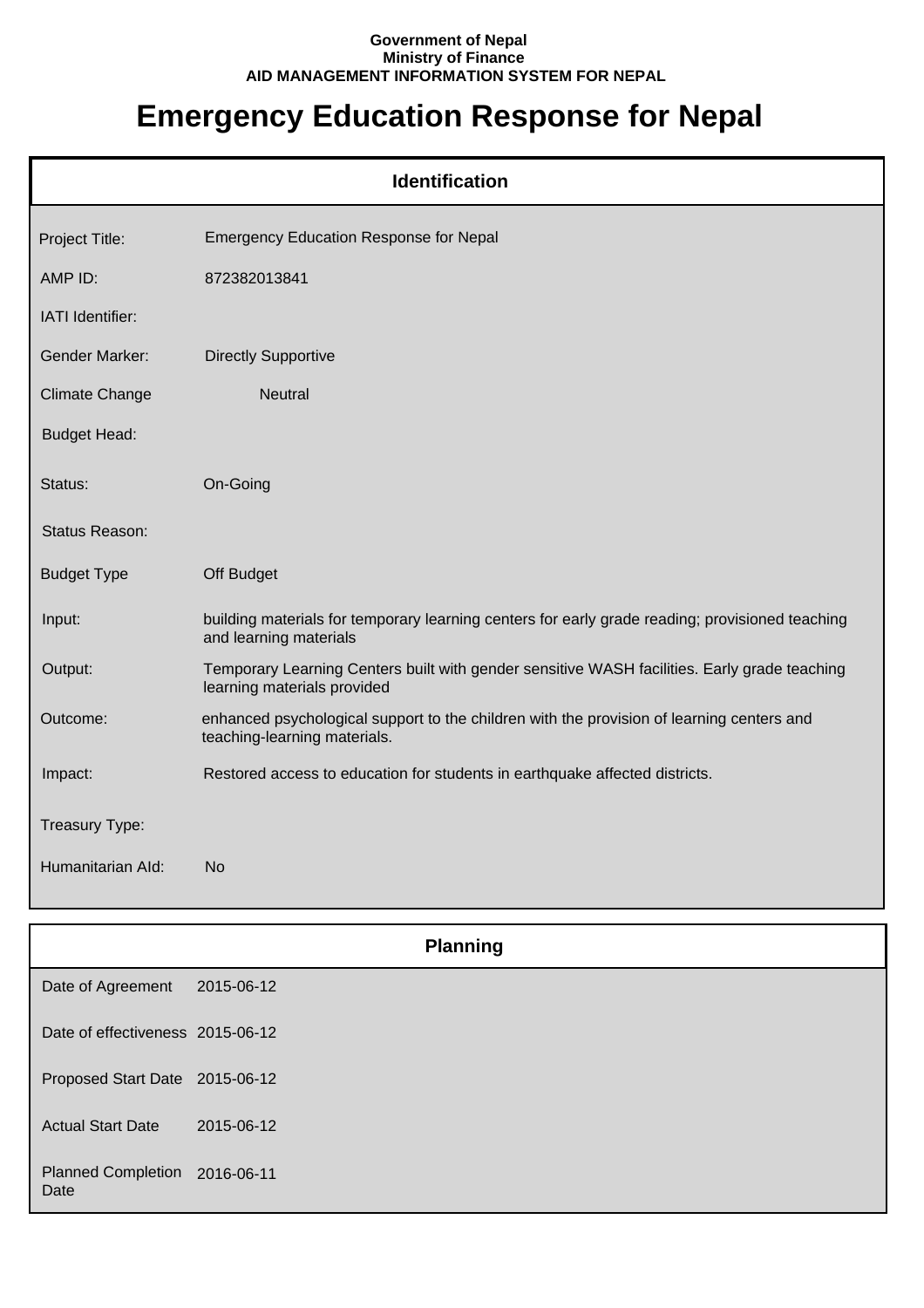| <b>Location</b>           |            |
|---------------------------|------------|
| Location                  | Percentage |
| Dholkha (Charikot)        | 10.0%      |
| Rasuwa (Dhunche)          | 10.0%      |
| Gorkha (Gorkha)           | 10.0%      |
| Kathmandu (Kathmandu)     | 10.0%      |
| Nuwakot (Bidur)           | 10.0%      |
| Dhading (Dhading Besi)    | 10.0%      |
| Bhaktapur (Bhaktapur)     | 10.0%      |
| Sindhuli (Sindhuli Madhi) | 10.0%      |
| Lalitpur (Patan)          | 10.0%      |
| Sindhupalchok (Chautara)  | 10.0%      |

| <b>National Plan</b>                                                         |            |
|------------------------------------------------------------------------------|------------|
| Program                                                                      | Percentage |
| [Education ] [Social Development Policy ] [National Development Plan (NDP) ] | 100.0%     |

| <b>Sector</b>                           |            |
|-----------------------------------------|------------|
| Sector                                  | Percentage |
| Nepal Sector Classification EDUCATION 0 | 100.0%     |

| <b>Implementing/Executing Agency</b>      |        |
|-------------------------------------------|--------|
| Donor                                     |        |
| U.S. Agency for International Development | 0.0%   |
| <b>Responsible Organization</b>           |        |
| Ministry of Education                     | 100.0% |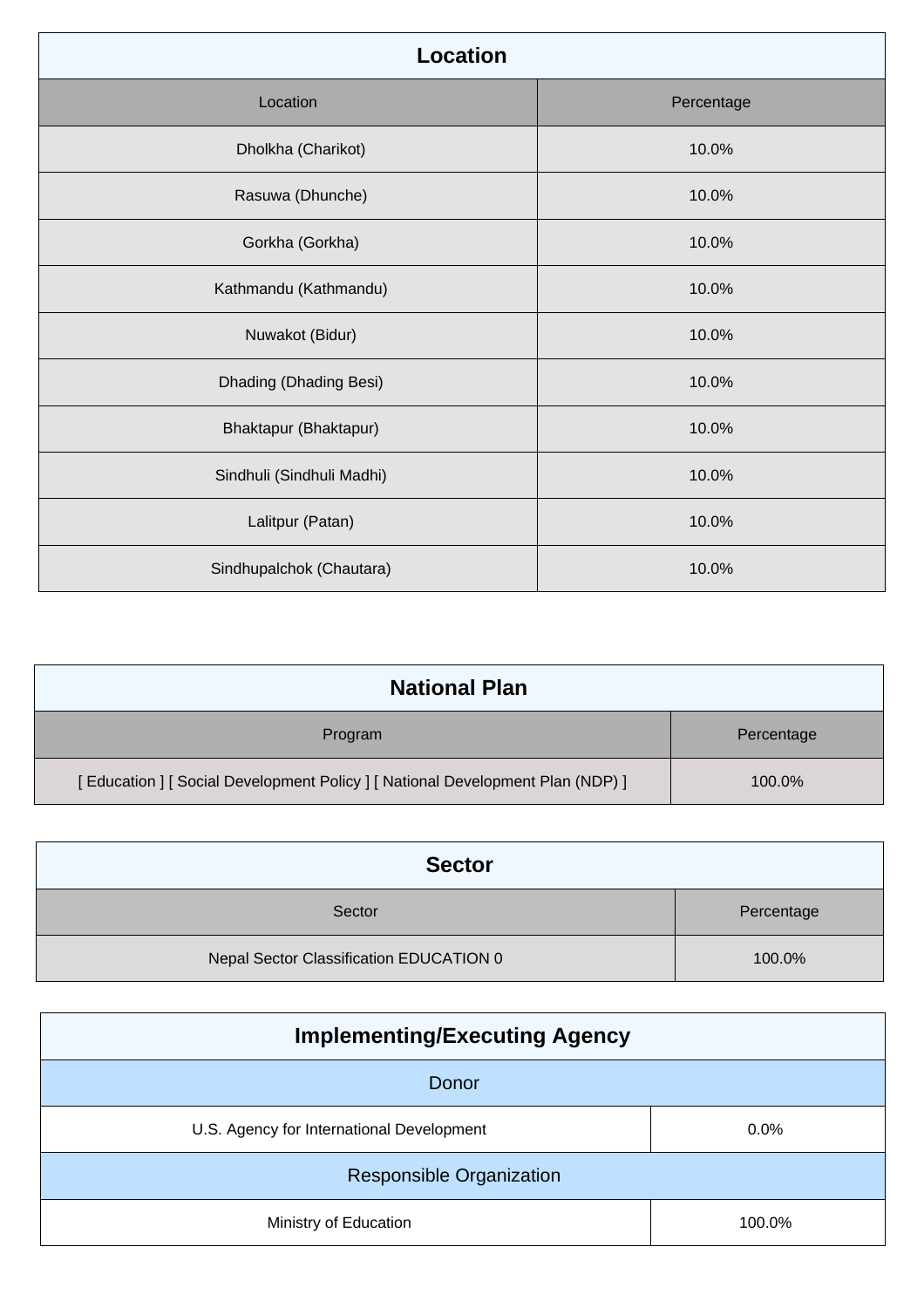| <b>Executing Agency</b>                   |        |
|-------------------------------------------|--------|
| U.S. Agency for International Development | 100.0% |
| <b>Implementing Agency</b>                |        |
| United Nations Children's Fund            | 100.0% |

| <b>Funding</b>                                    |                       |                       |                                                  |            |                     |
|---------------------------------------------------|-----------------------|-----------------------|--------------------------------------------------|------------|---------------------|
| Transaction<br>Date                               | Type of<br>Assistance | Mode of<br>Payment    | Post Earthquake<br>Assistance                    | Commitment | <b>Disbursement</b> |
|                                                   |                       |                       | <b>U.S. Agency for International Development</b> |            |                     |
| <b>Actual</b>                                     |                       |                       |                                                  |            |                     |
| 6/12/2015                                         | Grant Aid             | <b>Direct Payment</b> | No                                               | 5,184,648  |                     |
| 9/29/2015                                         | Grant Aid             | <b>Direct Payment</b> | No                                               | 10         | 1,817,247           |
| 12/31/2015                                        | Grant Aid             | <b>Direct Payment</b> | No                                               | 10         | 3,367,401           |
| 9/26/2016                                         | Grant Aid             | <b>Direct Payment</b> | No                                               | 5,457,965  | 5,457,965           |
| <b>Total</b>                                      |                       |                       | 10,642,613                                       | 10,642,613 |                     |
| Total (U.S. Agency for International Development) |                       | 10,642,613            | 10,642,613                                       |            |                     |
| <b>UNDISBURSED BALANCE</b>                        |                       | 0                     |                                                  |            |                     |

| <b>Progress Achieved</b>       |  |
|--------------------------------|--|
| Progress Achieved:             |  |
| Key Problems:                  |  |
| Steps Taken to Solve Problems: |  |